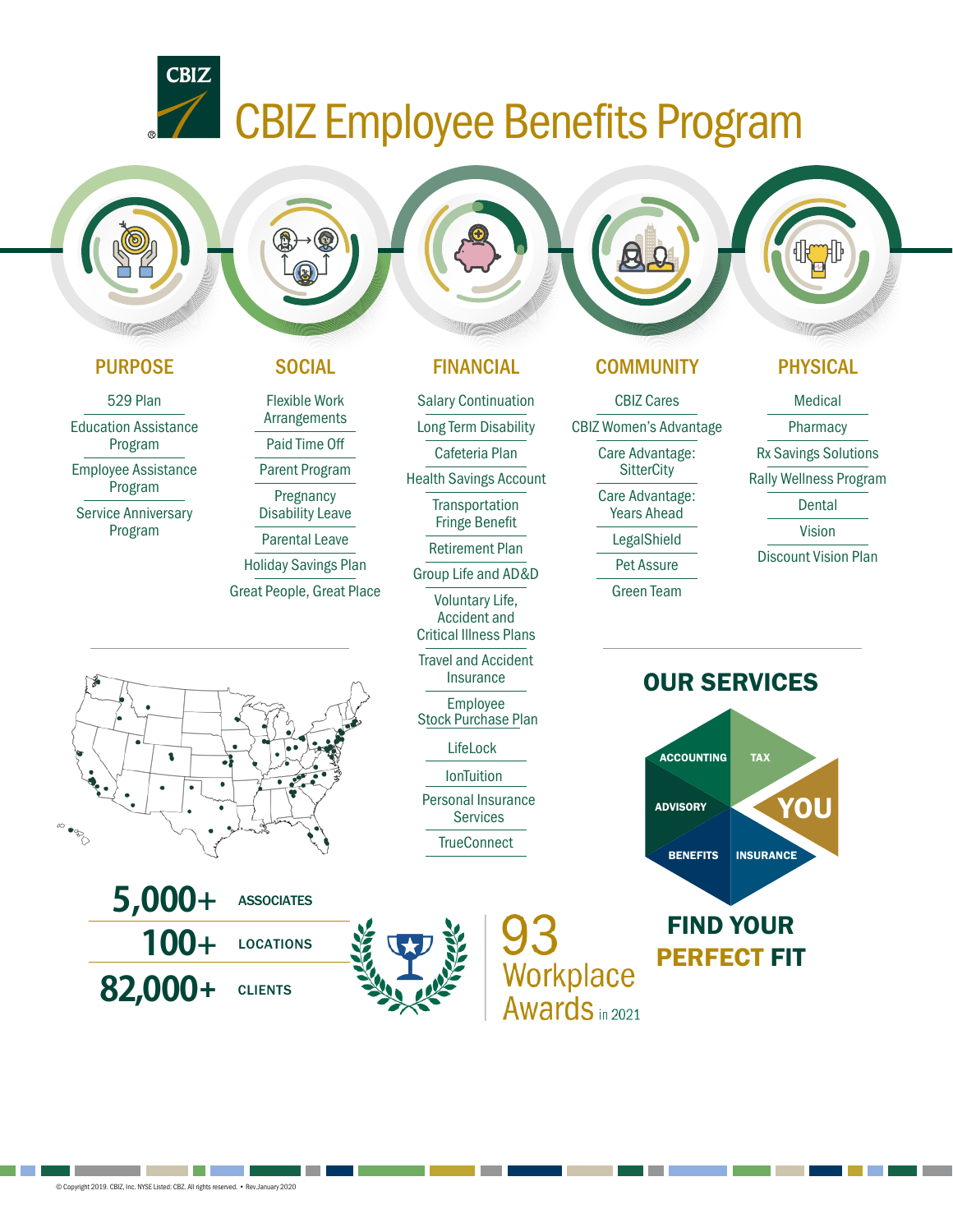

PURPOSE

Liking what you do each day and being motivated to achieve your goals



**SOCIAL** 

Having a strong sense of community at work as well as supportive relationships and love in your life

**Service Anniversary Program:** The Service Anniversary Program is designed to recognize and celebrate each of our team members as they reach their milestone service anniversaries. The hard work and dedication by our team provides critical support to our clients and helps CBIZ to grow; for that, we are truly thankful.

Employee Assistance Program: Provides confidential assessment, short-term counseling and referral services for employees and family members in need of assistance with personal matters.

**Education Assistance Program:** Provides for reimbursement of eligible tuition expenses on a pre-tax basis.

529 Plan: Provides the opportunity to save for future higher education expenses through payroll deductions. Flexible Work Arrangements: CBIZ offers arrangements that allow associates the opportunity to modify workloads or work schedules to support personal commitments while maintaining the highest quality service.

Paid Time Off: CBIZ offers paid time off for traditional holidays, sick time and vacation time each year.

**Parent Program:** Our Parent Program provides additional support and assistance to new and existing mothers and fathers as they navigate preparing for a new child and managing any challenges that may occur while coming back to work after an extended leave as it relates to children.

**Pregnancy Disability Leave:** Paid leave of absence for the purpose of recovery from the birth of a newborn child.

**Parental Leave:** Paid leave is available to both men and women, including associates in common-law relationships, regardless of whether those relations are of persons of the opposite or same sex, after the birth or adoption of a child.

Adoption Leave: Paid adoption leave is available to an eligible associate to provide parental care associated with the adoption of a minor child for bonding purposes.

Holiday Savings Plan: Employees choosing to participate make automatic payroll deductions into a savings account that earns interest. Funds may be used for holidays or vacations!

Great People, Great Place: The commitment to our people means making CBIZ a great place to work. With this philosophy in mind, we established our *Great People, Great Place* (GP2) program in 2006. GP2's mission is to ensure that, together, our leadership and environment create a place of which our team members are proud.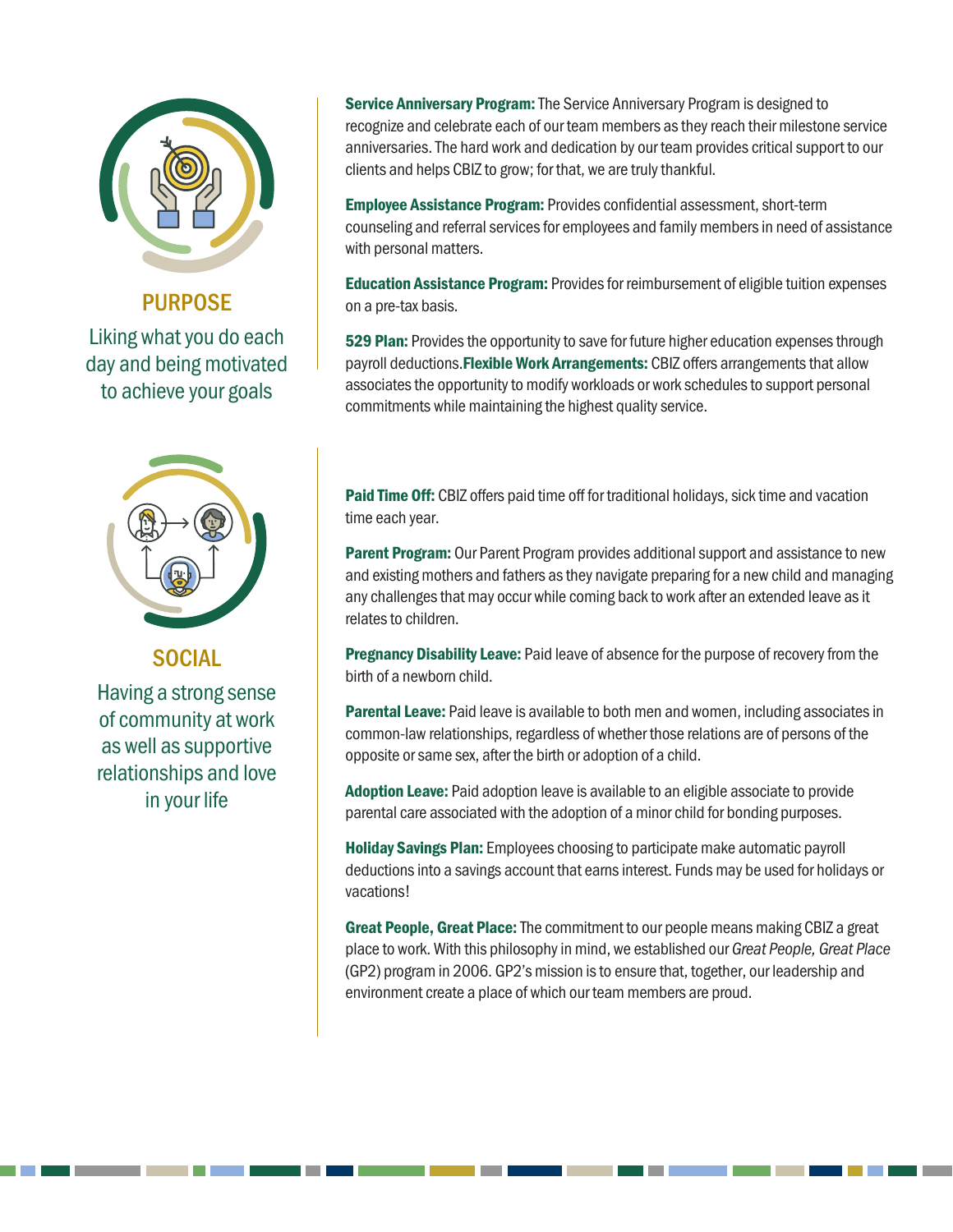

### FINANCIAL

Effectively managing your economic life to reduce stress and increase security

Salary Continuation: Provides partial income per week for up to 180 days in the case of illness or accident.

Long Term Disability: Provides partial income continuation after 180-day elimination period while continuously disabled, up to normal retirement age.

Cafeteria Plan (Section 125): Provides pre-tax savings for reimbursement of medical, dental and vision expenses not covered by insurance, adoption expenses and dependent daycare expenses.

Health Savings Account (HSA): CBIZ offers payroll deductions to an HSA, allowing you to save money on a pre-tax basis to pay for qualified medical expenses you incur while meeting your QHDP deductible.

Transportation Fringe Benefit (Section 132): CBIZ allows you to save money on a pretax basis to cover parking expenses at or near your office or mass transit expenses you incur to commute to work.

**Retirement Plan:** Employees contributing to the CBIZ retirement plan make automatic payroll deductions into investment accounts and enjoy a competitive matching contribution following one year of service.

Group Life and AD&D: Term life insurance and accidental death and dismemberment benefits for your beneficiary in the case of your death or permanent injury while employed.

Voluntary Life, Accident and Critical Illness Plans: CBIZ offers Voluntary Life, Dependent Life, Long Term Care, Accident and Critical Illness Insurance.

**Travel and Accident Insurance:** Personal insurance coverage available while traveling on authorized company business.

**Employee Stock Purchase Plan:** Employees can purchase CBIZ stock at a discounted price through the convenience of payroll deduction.

LifeLock: LifeLock helps protect your identity and credit by monitoring for identity theft and threats.

**Personal Insurance Services:** Professionals who review your existing policies, provide recommendations for improving coverage where applicable (while often times improving your rates) and offer you peace of mind knowing you are adequately insured.

TrueConnect: TrueConnect<sup>™</sup> is a voluntary benefit program that provides safe, smalldollar loans to help you through a tough time. Loans from \$1,000 to \$5,000 are available to qualifying employees and are conveniently repaid through automatic payroll deductions for no longer than 12 months.

**IonTuition:** IonTuition eases the stress of repaying student loan debt and planning for college. All employees are eligible for IonTuition's online student loan repayment management platform.

<u> Tanzania (</u>